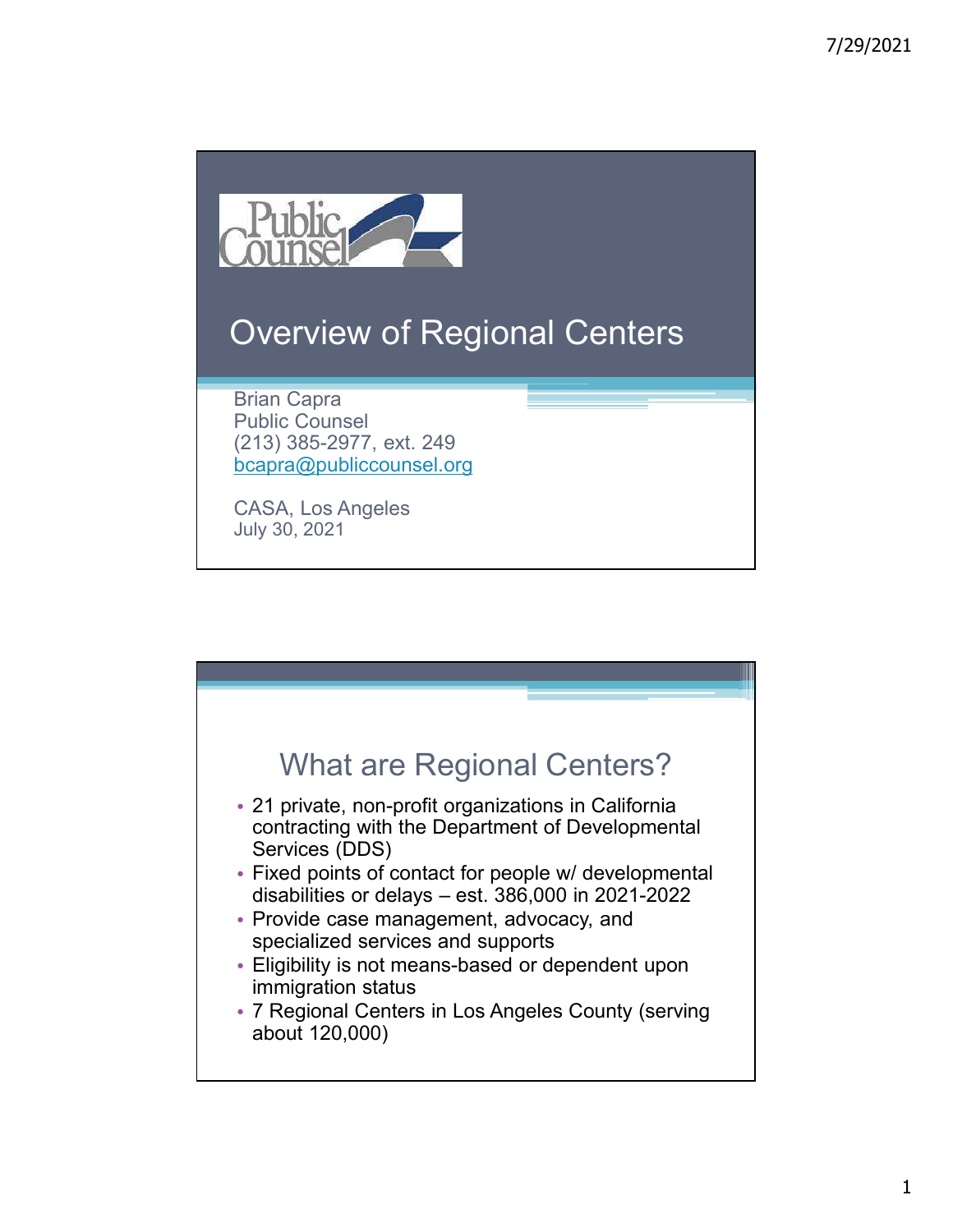

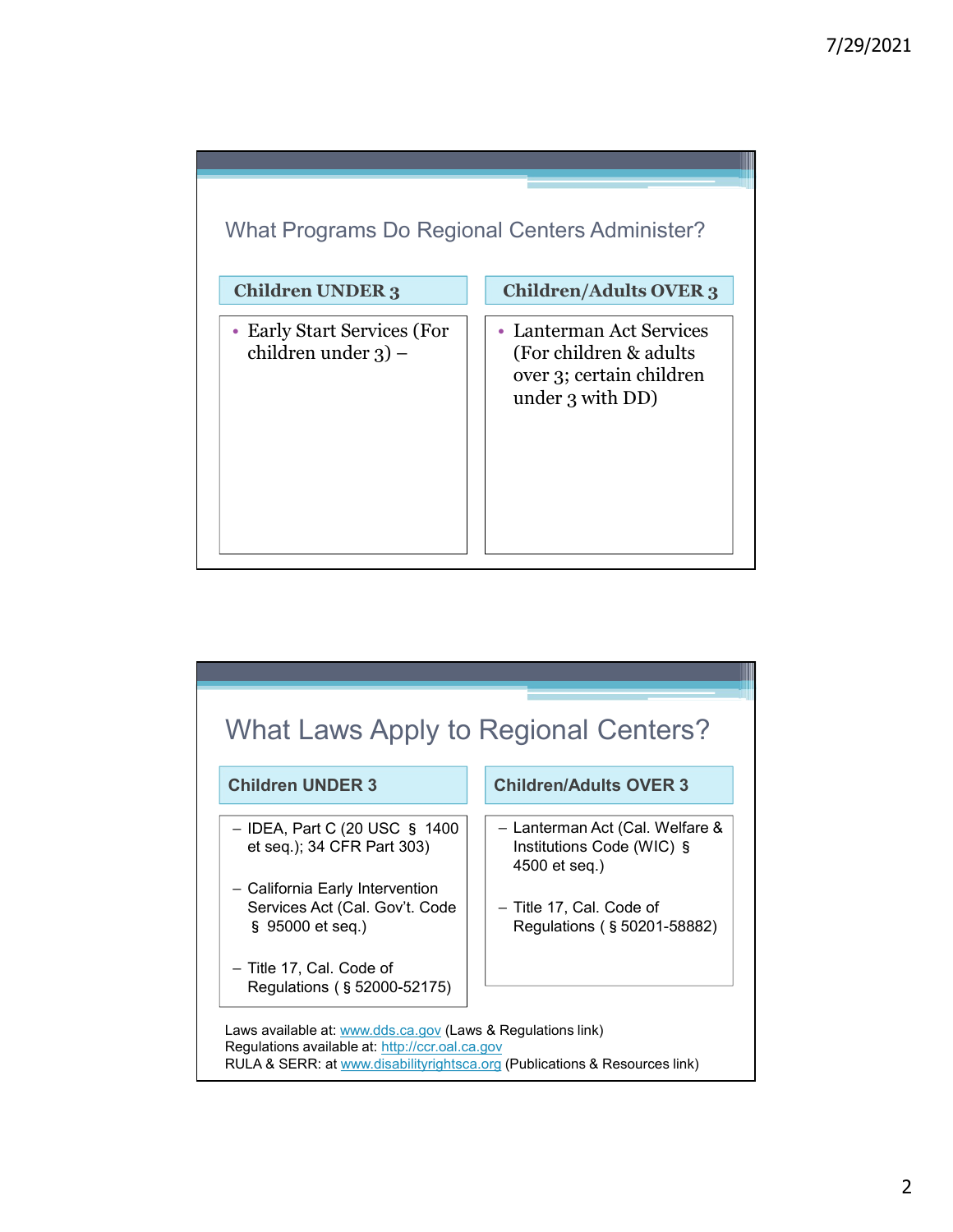| <b>Education Rights Holders (ERH) &amp; Developmental</b><br><b>Services Decision-makers (DSDM)</b>                         |                                                                                                                 |
|-----------------------------------------------------------------------------------------------------------------------------|-----------------------------------------------------------------------------------------------------------------|
| What are<br>they?                                                                                                           | Legal right to make education-related and developmental<br>decisions for a child, youth, or non-minor dependent |
| Why do<br>you need<br>them?                                                                                                 | Request records                                                                                                 |
|                                                                                                                             | Consent to assess for eligibility and services                                                                  |
|                                                                                                                             | Consent to receive services                                                                                     |
| Who may<br>hold<br>them?                                                                                                    | Biological or adoptive parent; guardian                                                                         |
|                                                                                                                             | Foster parent or caregiver                                                                                      |
|                                                                                                                             | Court-Appointed Special Advocate                                                                                |
| How<br>might they<br>change?                                                                                                | Minute Order                                                                                                    |
|                                                                                                                             | $JV$ -535                                                                                                       |
|                                                                                                                             | Adoption                                                                                                        |
|                                                                                                                             |                                                                                                                 |
|                                                                                                                             |                                                                                                                 |
| <b>Children Under 3 - Early Start</b>                                                                                       |                                                                                                                 |
| The Early Start program is for children 0-3. It provides<br>$\bullet$<br>services and supports to maximize their potential. |                                                                                                                 |

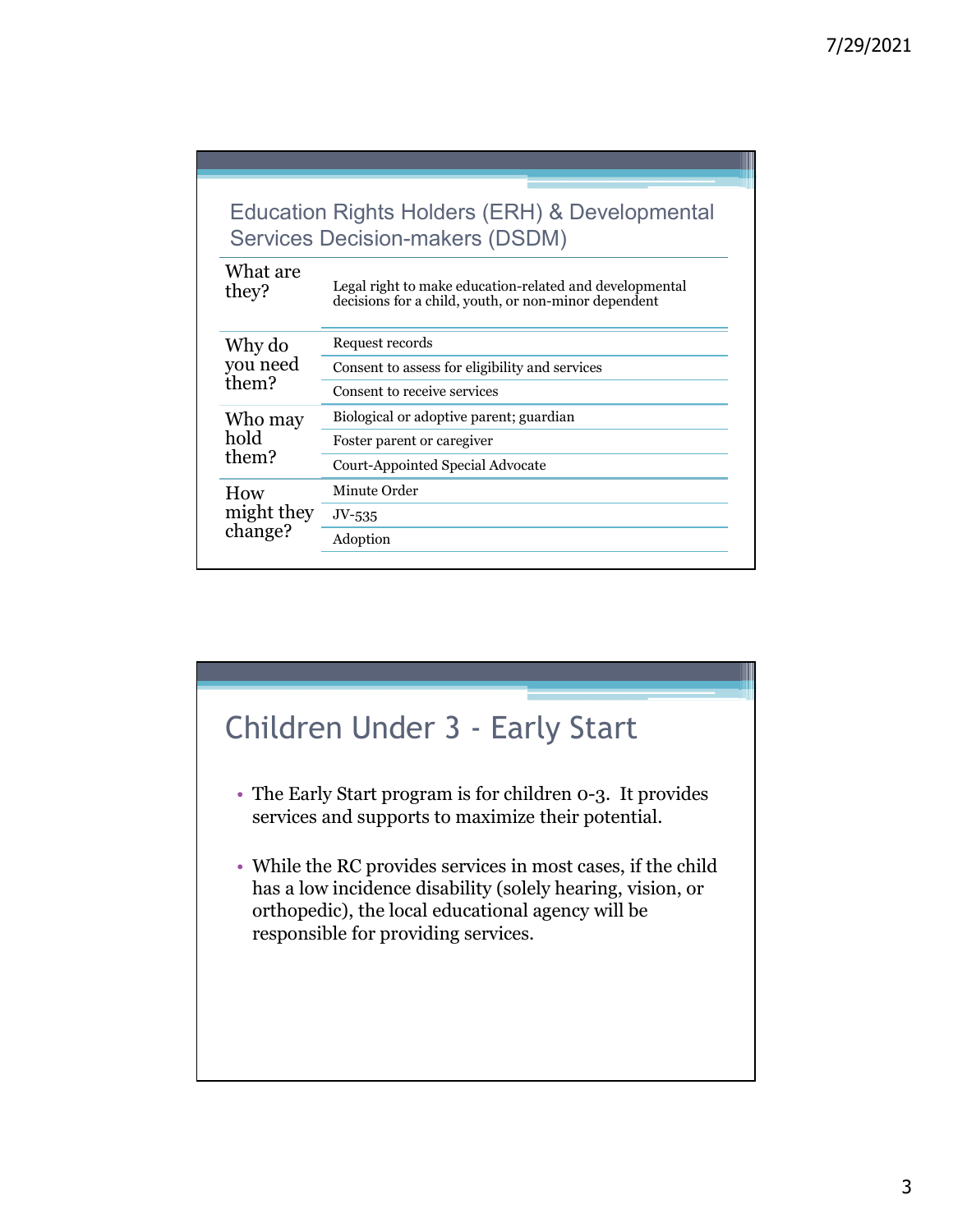### Who Qualifies for Early Start?

- Children with "Developmental Delay" (33% or greater) in one or more of the following five areas:
	- Cognitive, Physical and Motor, Communication, Social or Emotional, Adaptive
- Children with "Established Risk Condition" e.g.:
	- Down Syndrome, Epilepsy, Cerebral Palsy
	- Low Incidence Disability (e.g. blindness, deafness)
- Children considered "High Risk" due to biomedical factors, e.g.:
	- Prematurity, prenatal exposure to drugs/alcohol, parent with developmental disability, etc.

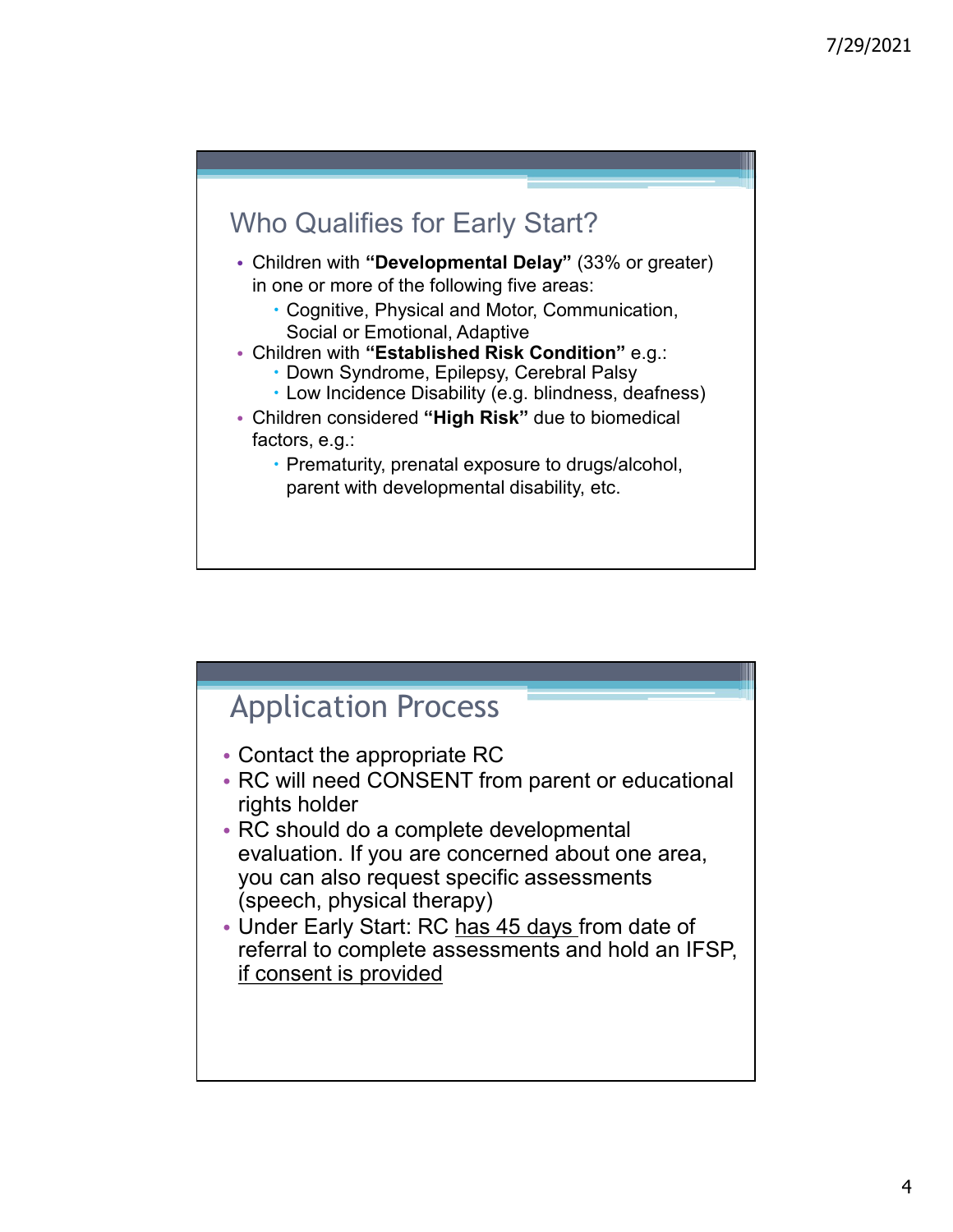

- Contract between client and the RC
- Must list all of the services and supports.
- Must be held every 6 months.
- You can request an IFSP at any time. It must be held within 30 of your request.
- RCs must communicate w/ family in their native language during the IFSP process; family can request a translated copy of the IFSP (SB 555)

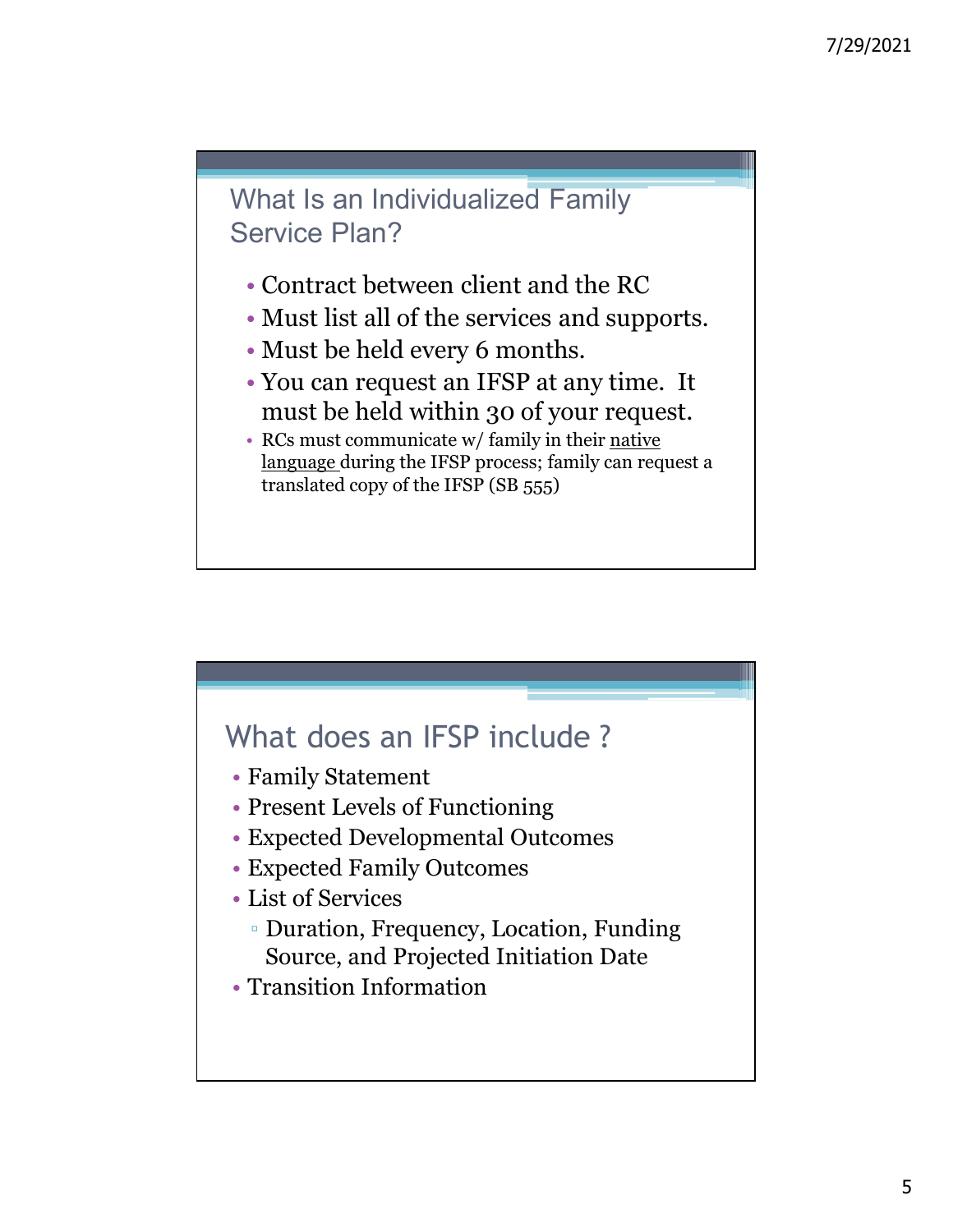### IFSP Services

- Service Coordination
- Social Work
- Family Training/Counseling
- Special Instruction
- Speech-Language Pathology Audiology
- 
- Occupational Therapy (OT)
- Physical Therapy (PT)
- Psychological Services
- Medical Services (for diagnostic or evaluation Purposes only)
- Nursing Services
- Nutrition Services
- Transportation & Related Costs
- Assistive Technology
- Durable Medical Equipment (DME)
- Vision Services
- Health Services (to benefit from other services)

Since 2009, respite/family supports no longer generally available The Services of the Marine Services (for the diagnostic or evaluation<br>
Service Coordination<br>
Startition Services<br>
Start Training/Counseling Transportation &<br>
Framsportation & Transportation &<br>
Framsportation Related Costs<br>

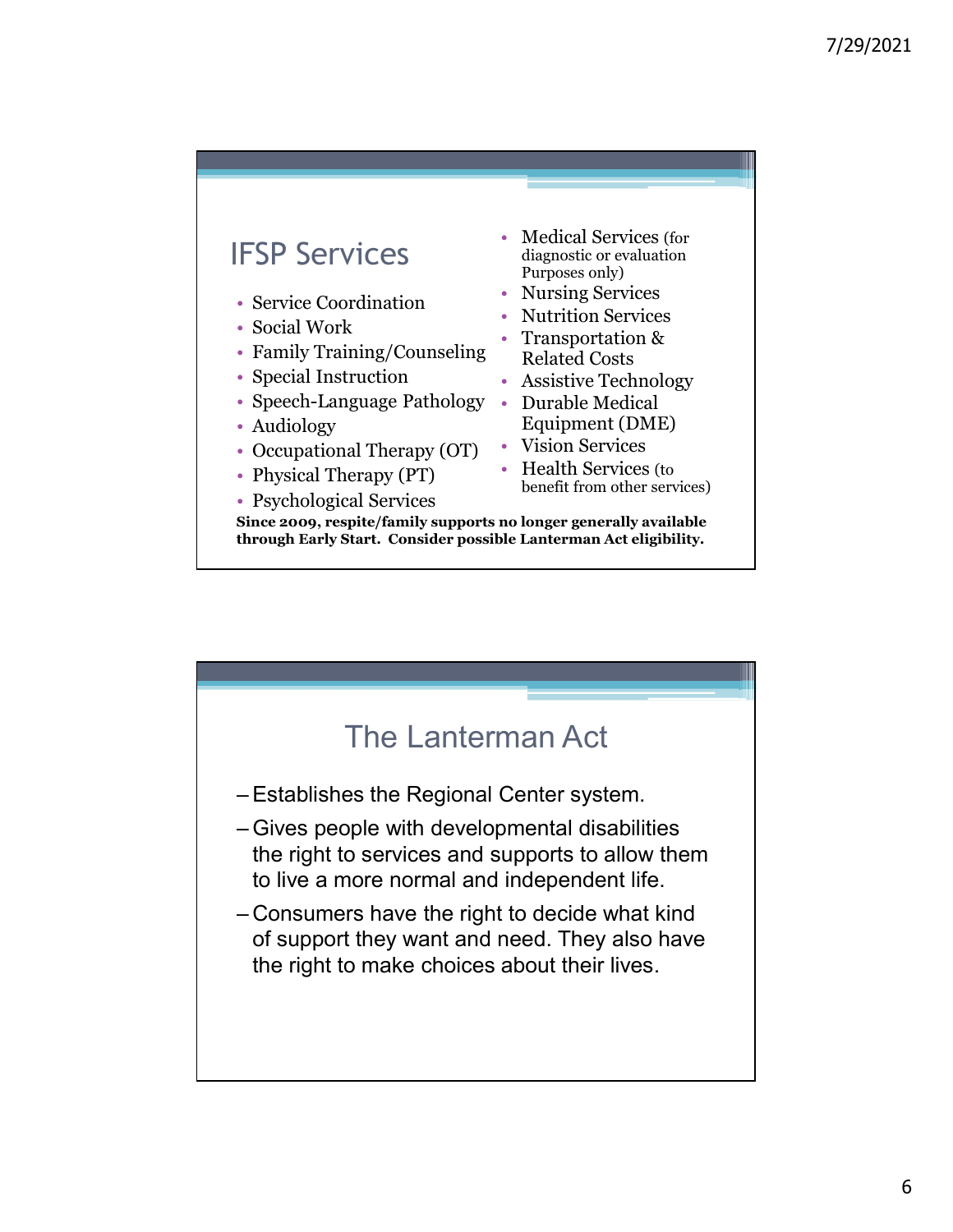

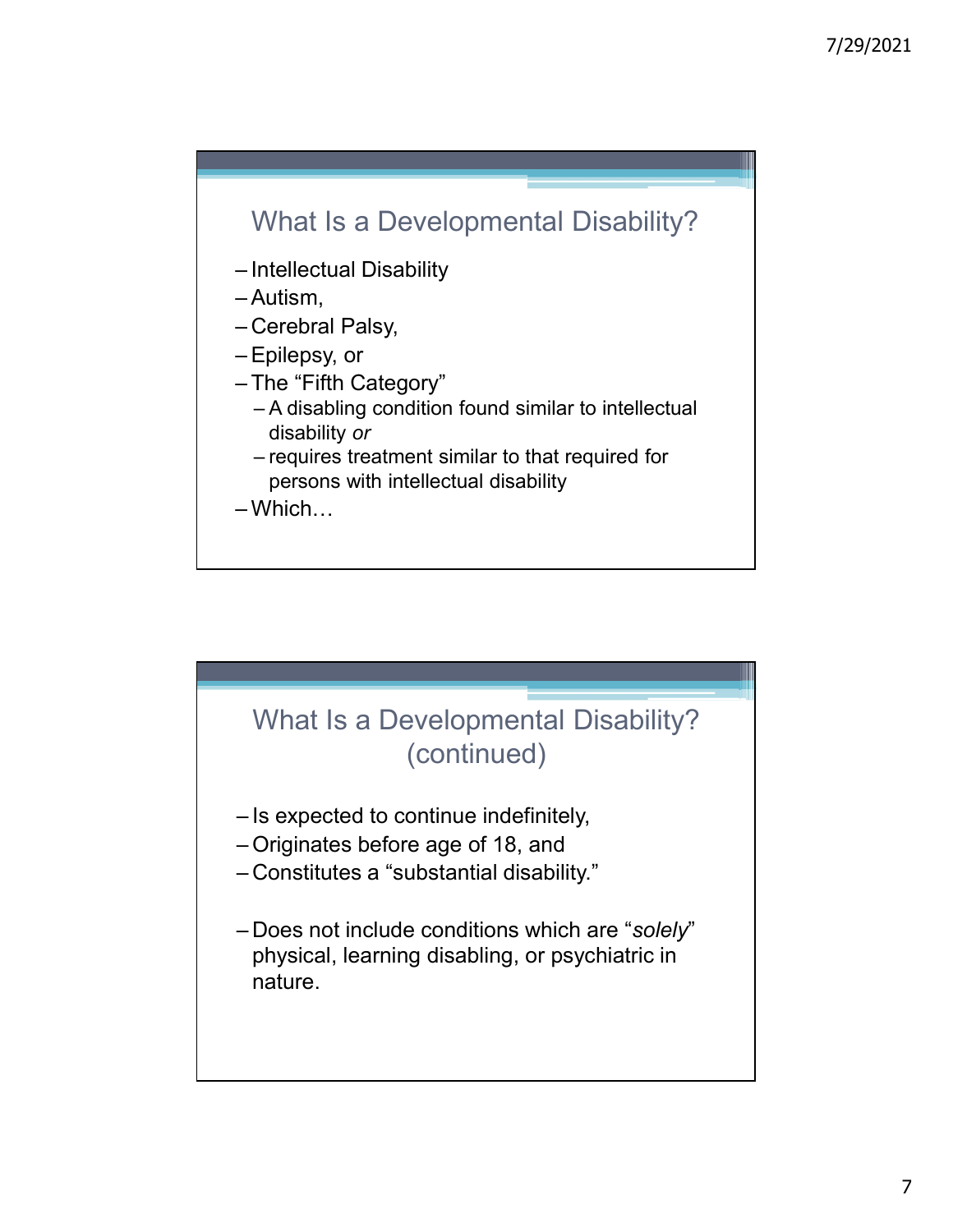

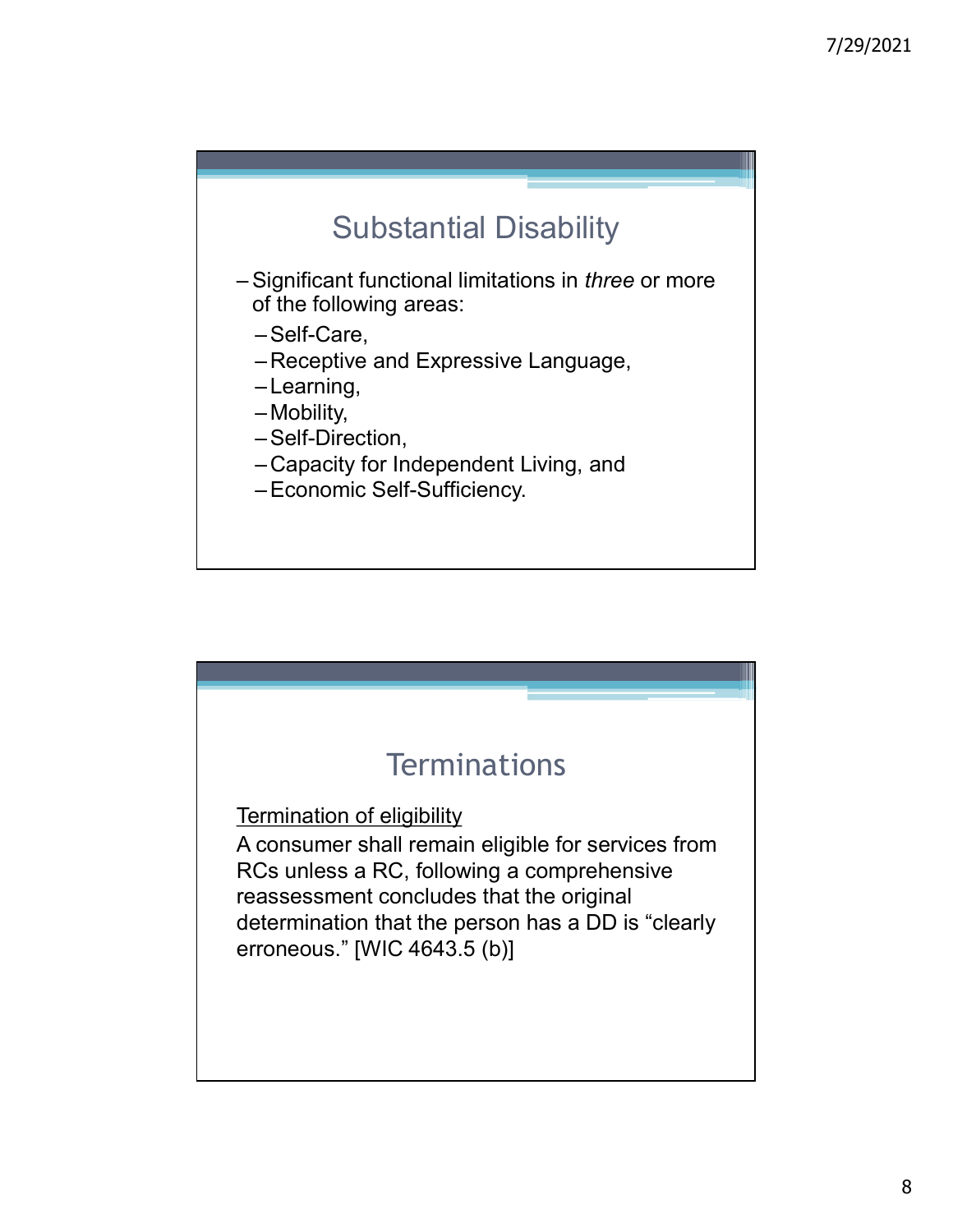# Presumptive Eligibility

- COVID-19: DDS Directive 02-032520
- No in-person eligibility assessments
- If RC is "reasonably certain" applicant is eligible, but can't make definitive determination, may grant "presumptive eligibility" during effective period
- If RC later determines ineligibility, the "clearly erroneous" standard doesn't apply

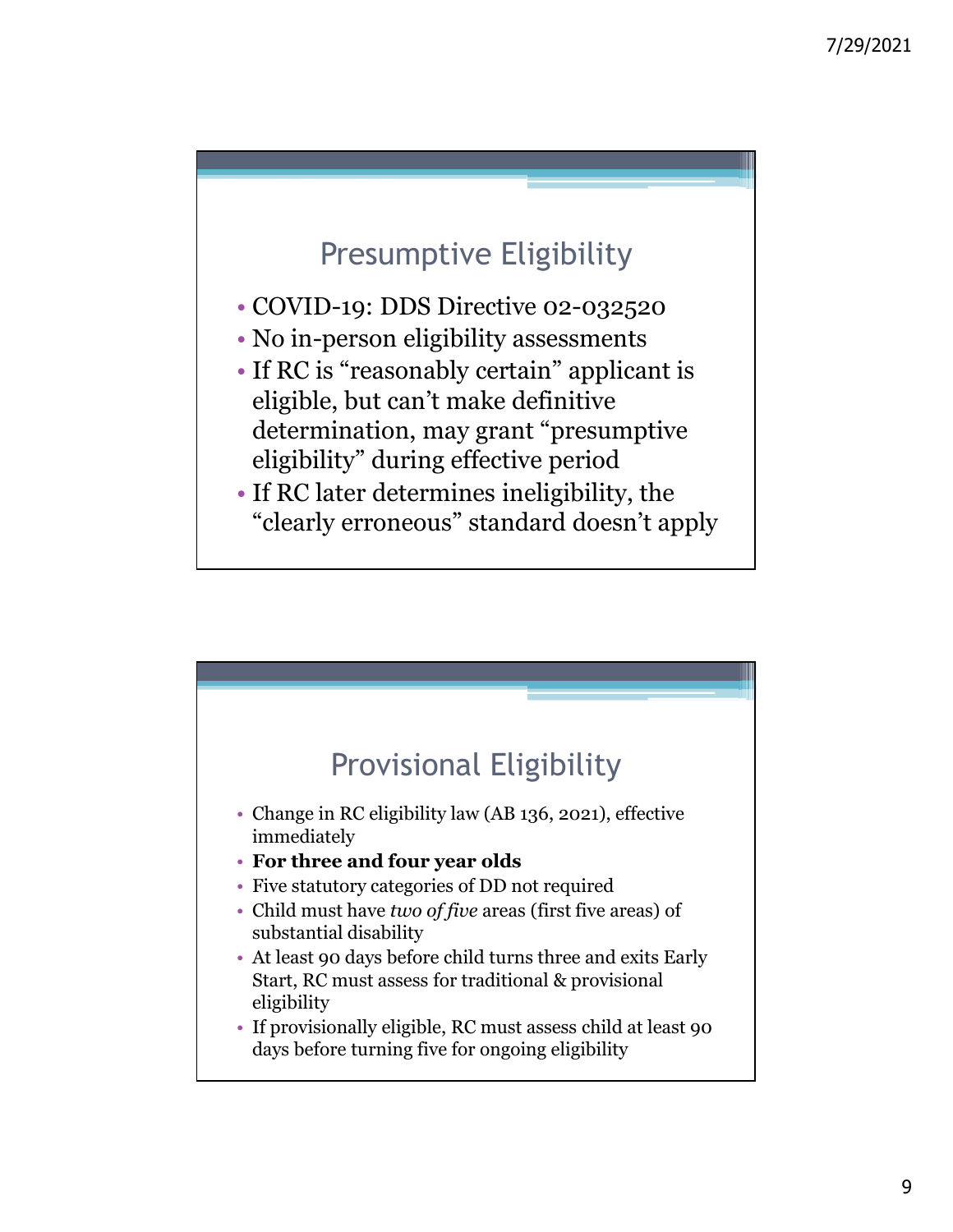

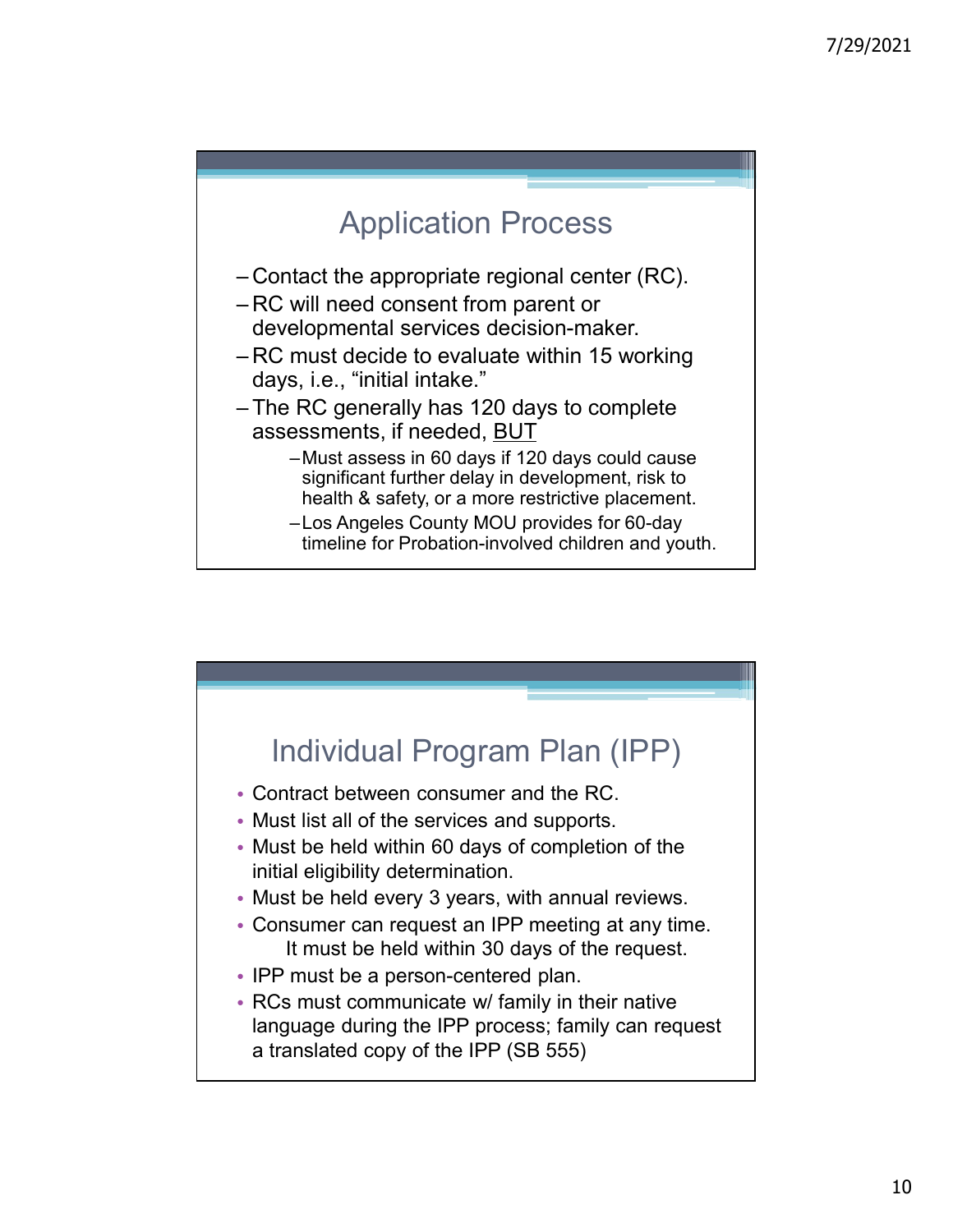

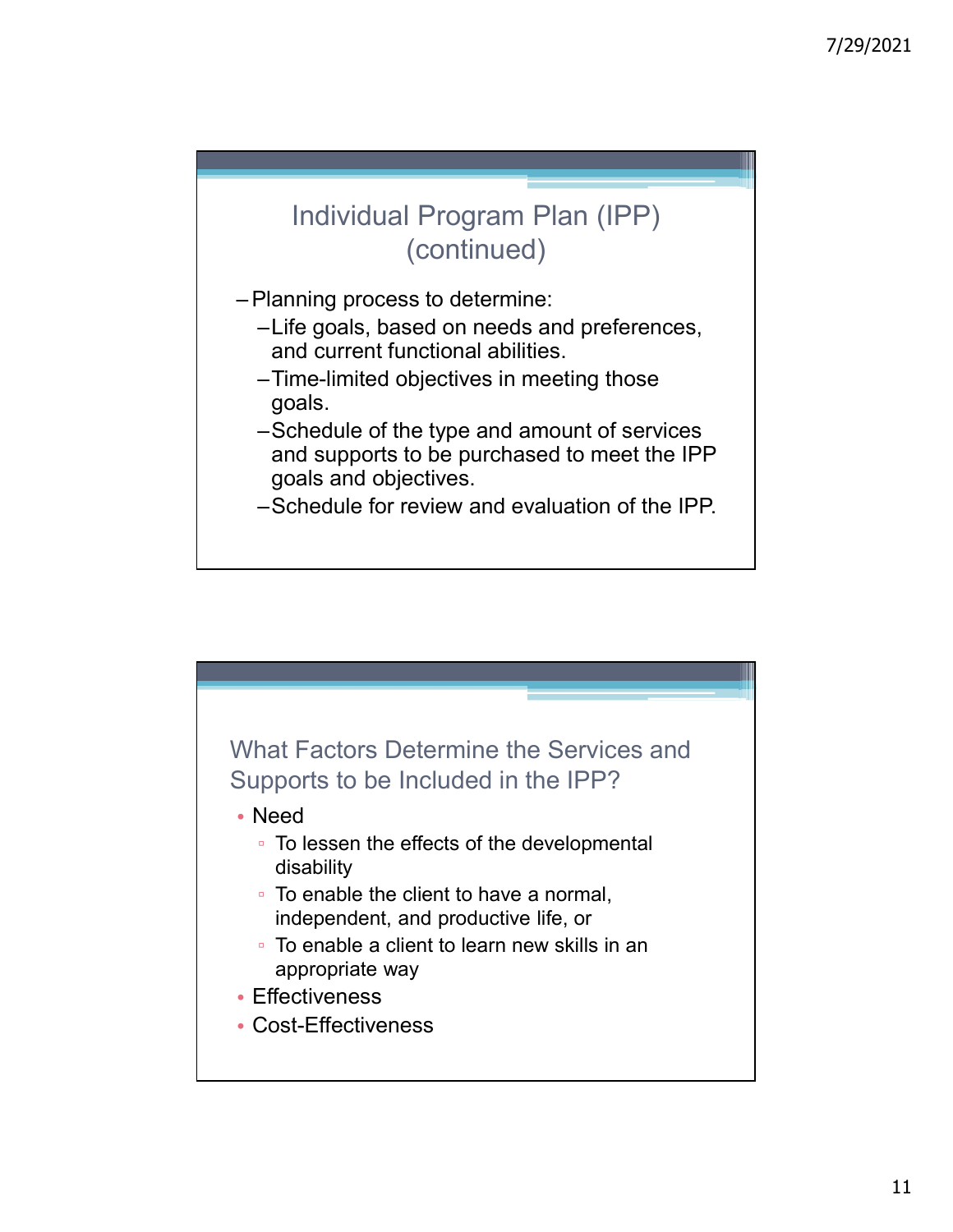# Examples of Regional Center Services for Children & Youth Examples of Regional Center Services<br>
for Children & Youth<br>
- Behavior training and<br>
behavior modification<br>
programs<br>
- Special training for parents<br>
- Adaptive equipment such<br>
- Adaptive equipment such<br>
- as wheelchairs, Examples of Regional Center Services<br>
for Children & Youth<br>
- Behavior training and<br>
- Emergency and crisis<br>
behavior modification<br>
programs<br>
- Special training for parents<br>
- adaptive equipment such and other early interv Examples of Regional Center Services<br>
for Children & Youth<br>
- Behavior training and<br>
- Emergency and crisis<br>
behavior modification<br>
programs<br>
- Special training for parents<br>
- Adaptive equipment such programs<br>
- Advectioni Examples of Regional Center Services<br>
for Children & Youth<br>
- Behavior training and<br>
- Emergency and crisis<br>
behavior modification<br>
- Special training for parents<br>
- Special training for parents<br>
- Adaptive equipment such<br> Examples of Regional Center Services<br>
for Children & Youth<br>
- Behavior training and<br>
- Emergency and crisis<br>
programs<br>
- Special training for parents<br>
- Adaptive equipment such that stimulation programs<br>
- Advocacy as wher Examples of Regional Center Services<br>
for Children & Youth<br>
- Behavior training and<br>
- Emergency and crisis<br>
behavior dification<br>
programs<br>
- Special training for parents<br>
- Special training for parents<br>
- Adaptive equipme Examples of Regional Center Services<br>
for Children & Youth<br>
- Behavior training and<br>
behavior modification<br>
programs<br>
- Adaptive equipment such<br>
- Adaptive equipment such<br>
- Adaptive equipment such<br>
- Adaptive equipment su Examples of Regional Center Services<br>
for Children & Youth<br>
- Behavior training and<br>
behavior modification<br>
programs<br>
- Special training for parents<br>
- Adaptive equipment such and there early intervention<br>
as wheelchairs, 7/29/2021<br>
Center Services<br>
& Youth<br>
- Emergency and crisis<br>
intervention<br>
- Infant stimulation programs<br>
and other early intervention<br>
programs<br>
- Respite (in-home or out-of-7/29/2021<br>
I Center Services<br>
& Youth<br>
- Emergency and crisis<br>
intervention<br>
- Infant stimulation programs<br>
and other early intervention<br>
programs<br>
- Respite (in-home or out-of-<br>
- Sexuality training 7/29/2021<br>
- Center Services<br>
& Youth<br>
- Emergency and crisis<br>
intervention<br>
- Infant stimulation programs<br>
and other early intervention<br>
programs<br>
- Respite (in-home or out-of-home) for caregivers<br>
- Sexuality training<br>
-7/29/2021<br>
Center Services<br>
& Youth<br>
- Emergency and crisis<br>
intervention<br>
- Infant stimulation programs<br>
and other early intervention<br>
programs<br>
- Respite (in-home or out-of-<br>
home) for caregivers<br>
- Social skills trainin 7/29/2021<br>
Center Services<br>
& Youth<br>
- Emergency and crisis<br>
intervention<br>
- Infant stimulation programs<br>
and other early intervention<br>
- Respite (in-home or out-of-<br>
- Sexuality training<br>
- Specialized medical and<br>
- Spec | Center Services<br>
& Youth<br>- Emergency and crisis<br>
intervention<br>
- Infant stimulation programs<br>
and other early intervention<br>
programs<br>
Respite (in-home or out-of-<br>
home) for caregivers<br>
- Sexuality training<br>
- Social skil | Center Services<br>
& Youth<br>
- Emergency and crisis<br>
intervention<br>
- Infant stimulation programs<br>
and other early intervention<br>
programs<br>
- Respite (in-home or out-of-<br>
home) for caregivers<br>
- Sexuality training<br>
- Social s 1 Center Services<br>
& Youth<br>
- Emergency and crisis<br>
intervention<br>
- Infant stimulation programs<br>
and other early intervention<br>
programs<br>
- Respite (in-home or out-of-<br>
home) for caregivers<br>
- Social skills training<br>
- Spec

- behavior modification
- 
- beds, etc.
- services Social skills training
- 
- 
- 
- 
- intervention
- programs  $-$  Infant stimulation programs and other early intervention programs
- as wheelchairs, hospital home) for caregivers
	-
	-
	- dental care
	-
	- services

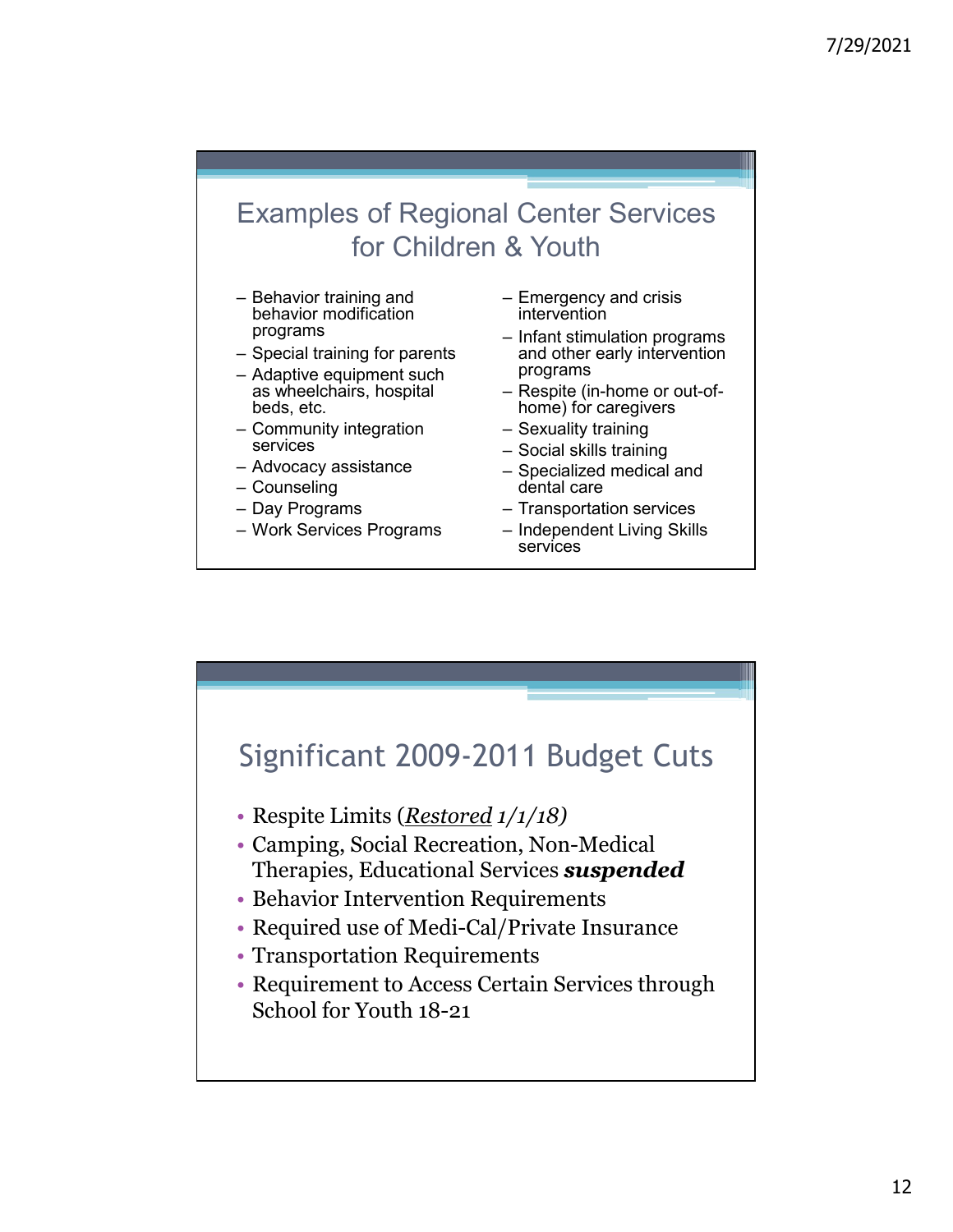

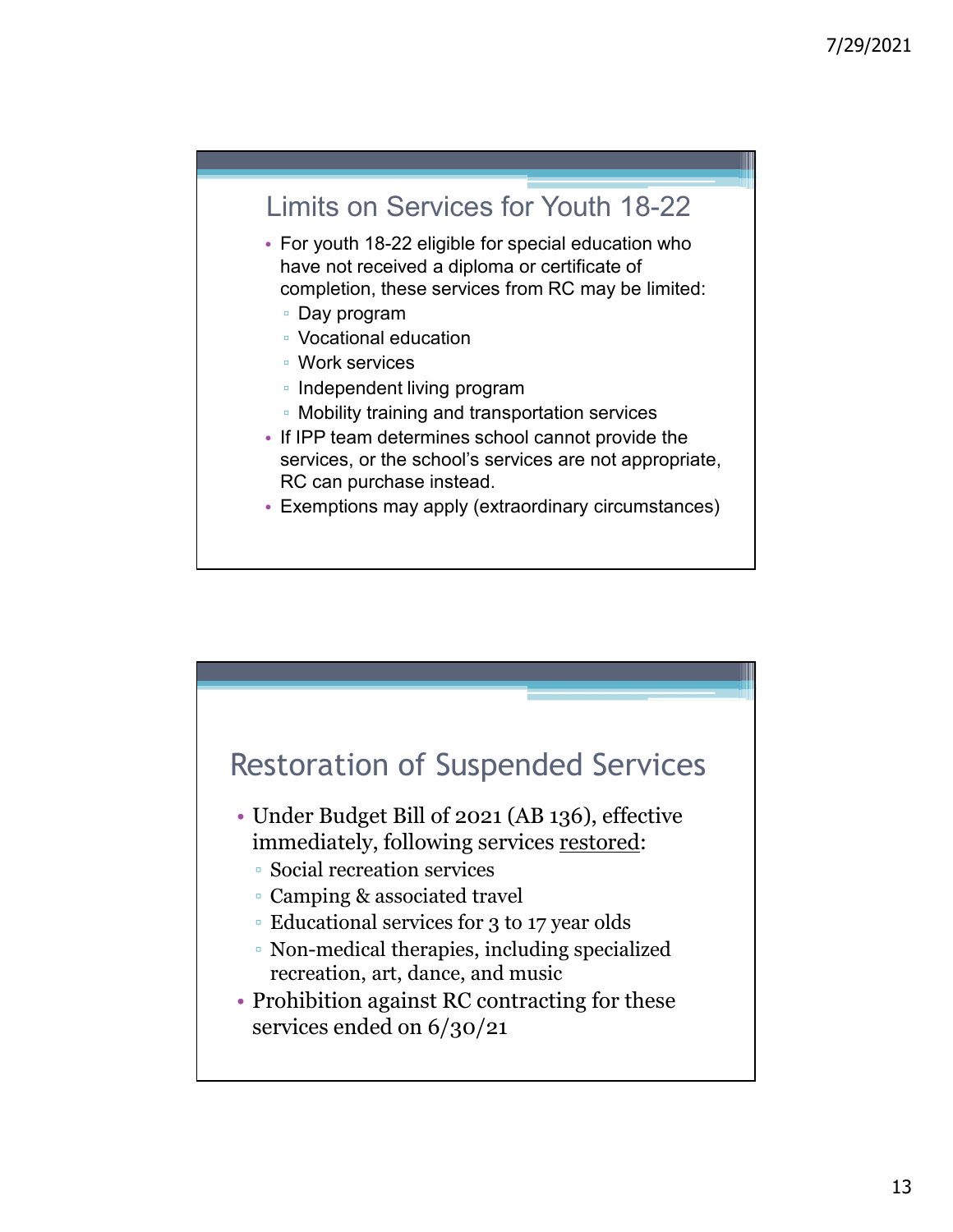

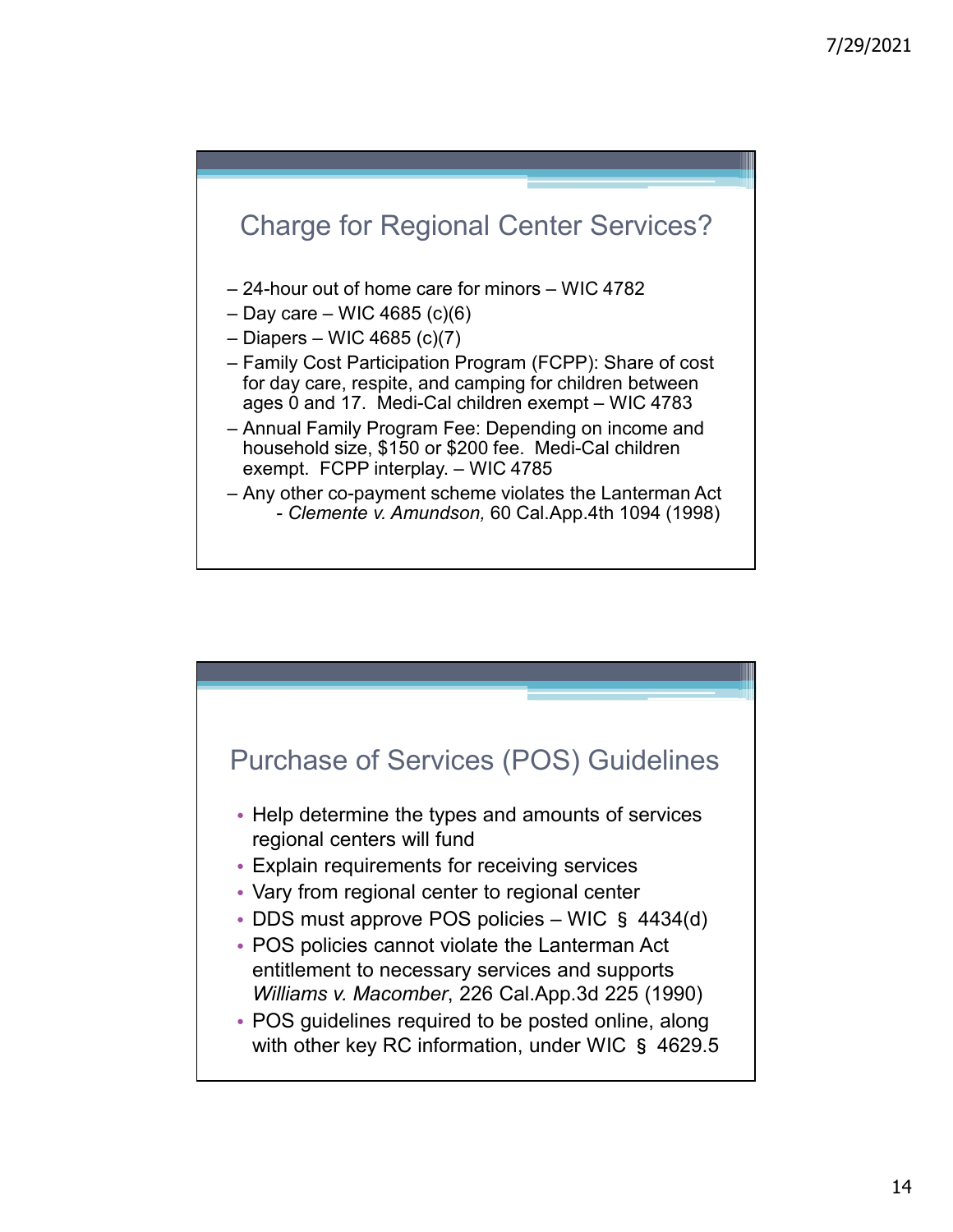

- Any agency receiving public funds with legal responsibility to serve all members of the general
- 
- Public 17 CCR § 54302(a)(31). Any agency receiving public funds with legal<br>responsibility to serve all members of the general<br>public 17 CCR § 54302(a)(31).<br>• Regional Center is the "payor of last resort."<br>• <u>BUT</u> Reg 1396n(g).
- 7/29/2021<br>
Mat is a Generic Agency?<br>
Any agency receiving public funds with legal<br>
responsibility to serve all members of the general<br>
public 17 CCR § 54302(a)(31).<br>
Regional Center is the "payor of last resort."<br>
Manage • AND, Regional Center must "gap-fund" IPP services That is a Generic Agency?<br>
Any agency receiving public funds with legal<br>
responsibility to serve all members of the general<br>
public - 17 CCR § 54302(a)(31).<br>
Regional Center is the "payor of last resort."<br>
Management provi Association for Retarded Citizens v. Department of Developmental Services, 38 Cal. 3d 384 (1985).

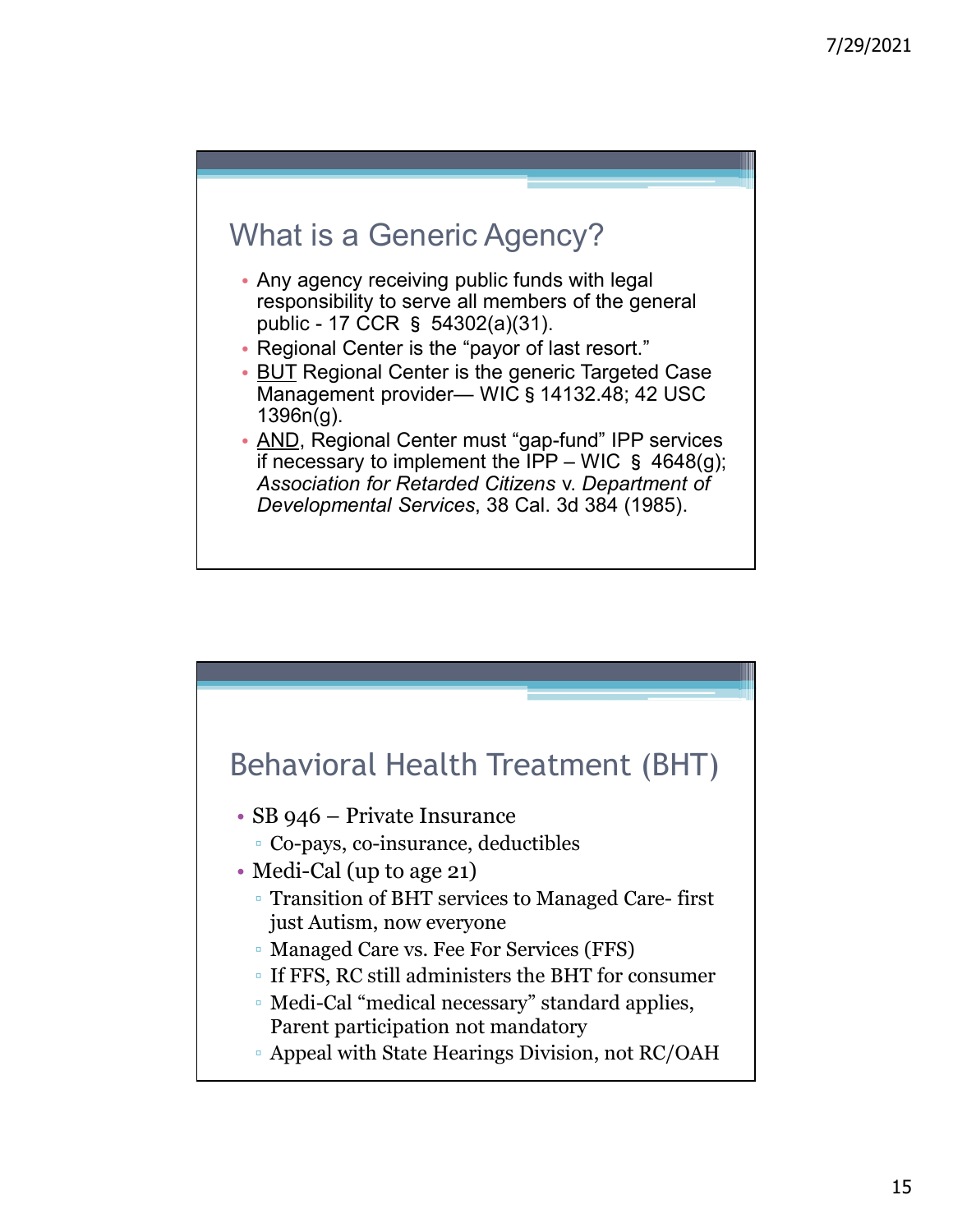

- What does a "good" IPP look like?
- http://www.publiccounsel.org/tools/publications/files/I PP-and-IFSP-Advocacy-Manual.pdf
- RCs online: https://www.dds.ca.gov/RC/RCSD.cfm
- 7/<br>
Questions re: IPP & Services<br>
 What does a "good" IPP look like?<br>
 http://www.publicecoursel.org/tools/publications/files/I<br>
<u>PP-and-IFSP-Advocacy-Manual.pdf</u><br>
 AB 959 List & Description of services available thro to determine amount must now be posted online
- 7/<br>
Cluestions re: IPP & Services<br>
 What does a "good" IPP look like?<br>
 http://www.publiccounsel.org/tools/publications/files/I<br>
<u>PP-and-IFSP-Advocacy-Manual.pdf</u><br>
 RB 959 List & Description of services available thro • SB 81: Standardized information packets; list of agreedupon services at end of IPP; RCs to publish procedures & assessment tools used for personal assistance, transportation, independent/supportive living services

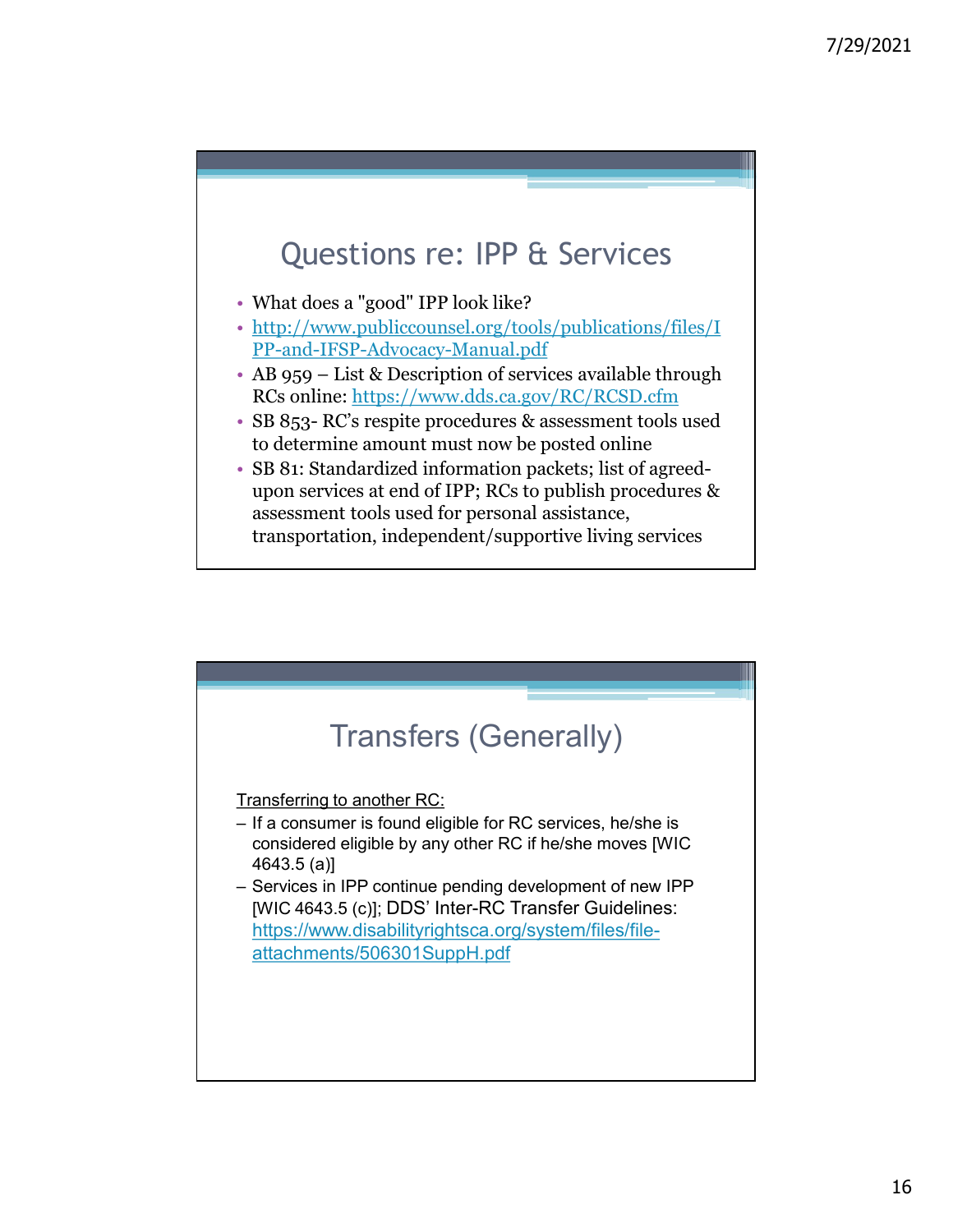### AB 1089 (2014): RC Transition Procedures for Foster Children/Youth

- Once RC is notified of child's move to another RC catchment area by child welfare agency or attorney, the sending RC must get services in place in new 7/29/2021<br>
AB 1089 (2014): RC Transition<br>
Procedures for Foster Children/Youth<br>
Once RC is notified of child's move to another RC<br>
catchment area by child welfare agency or attorney,<br>
the sending RC must get services in pl AB 1089 (2014): RC Transition<br>Procedures for Foster Children/Youth<br>Once RC is notified of child's move to another RC<br>catchment area by child welfare agency or attorney,<br>the sending RC must get services in place in new<br>The
- The sending RC must report to the court if services not in place within 30 days, and continue to report every 30 days until all services are secured
- Case management transfers from sending RC to

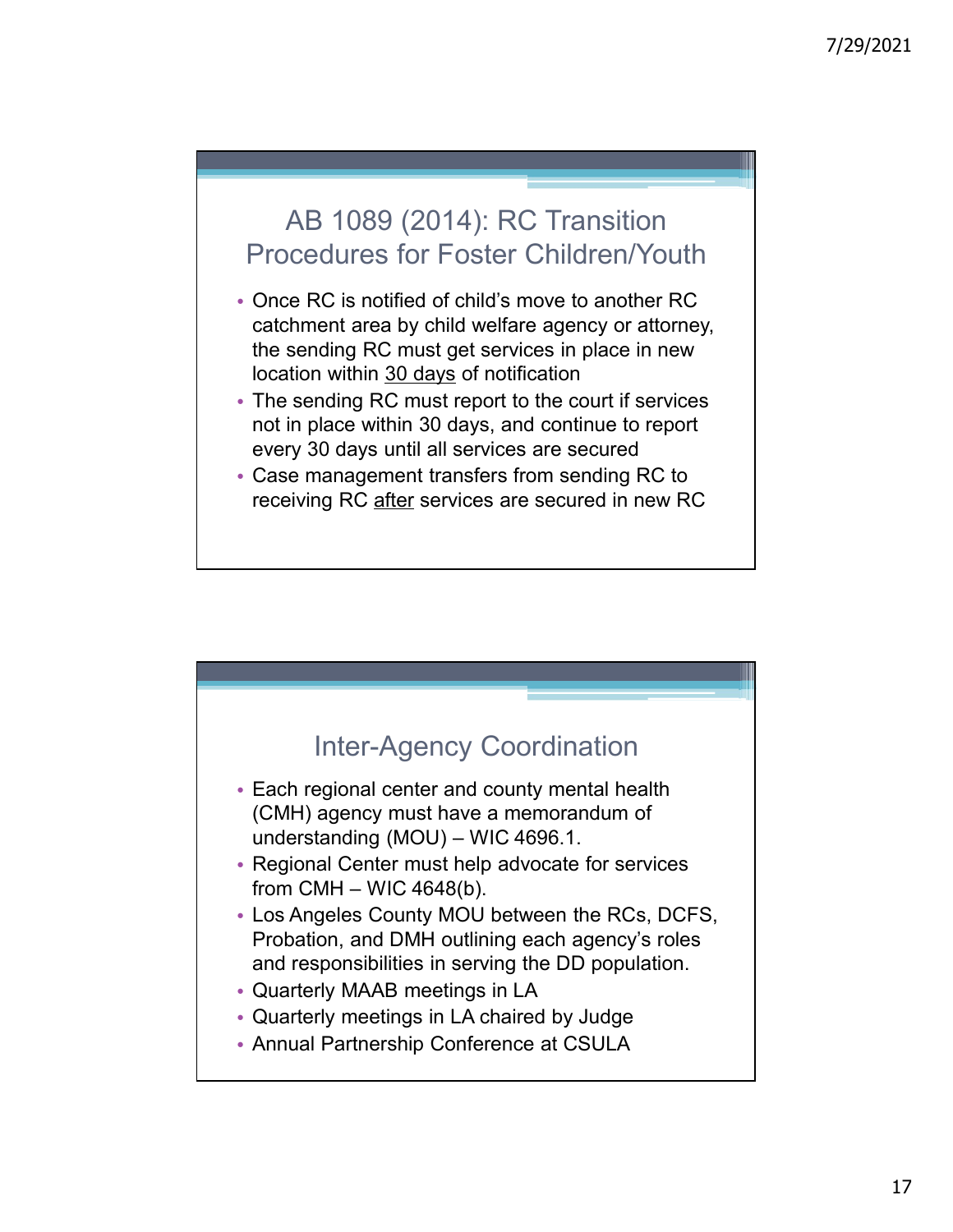

- Authorizes the court, at any time after a petition has been filed, to:
	- Join in a juvenile court proceeding **any agency** that the court determines *has failed* to meet a legal obligation to provide services to a child who is the subject of a dependency proceeding, a minor who is the subject of a delinquency proceeding, a nonminor person over whom the juvenile court has retained dependency or delinquency jurisdiction, or a nonminor dependent, as defined.
- Definition of "Agency"
	- Any governmental agency *or any private service provider* or individual *that receives* federal, state, or local governmental funding or reimbursement for providing services.

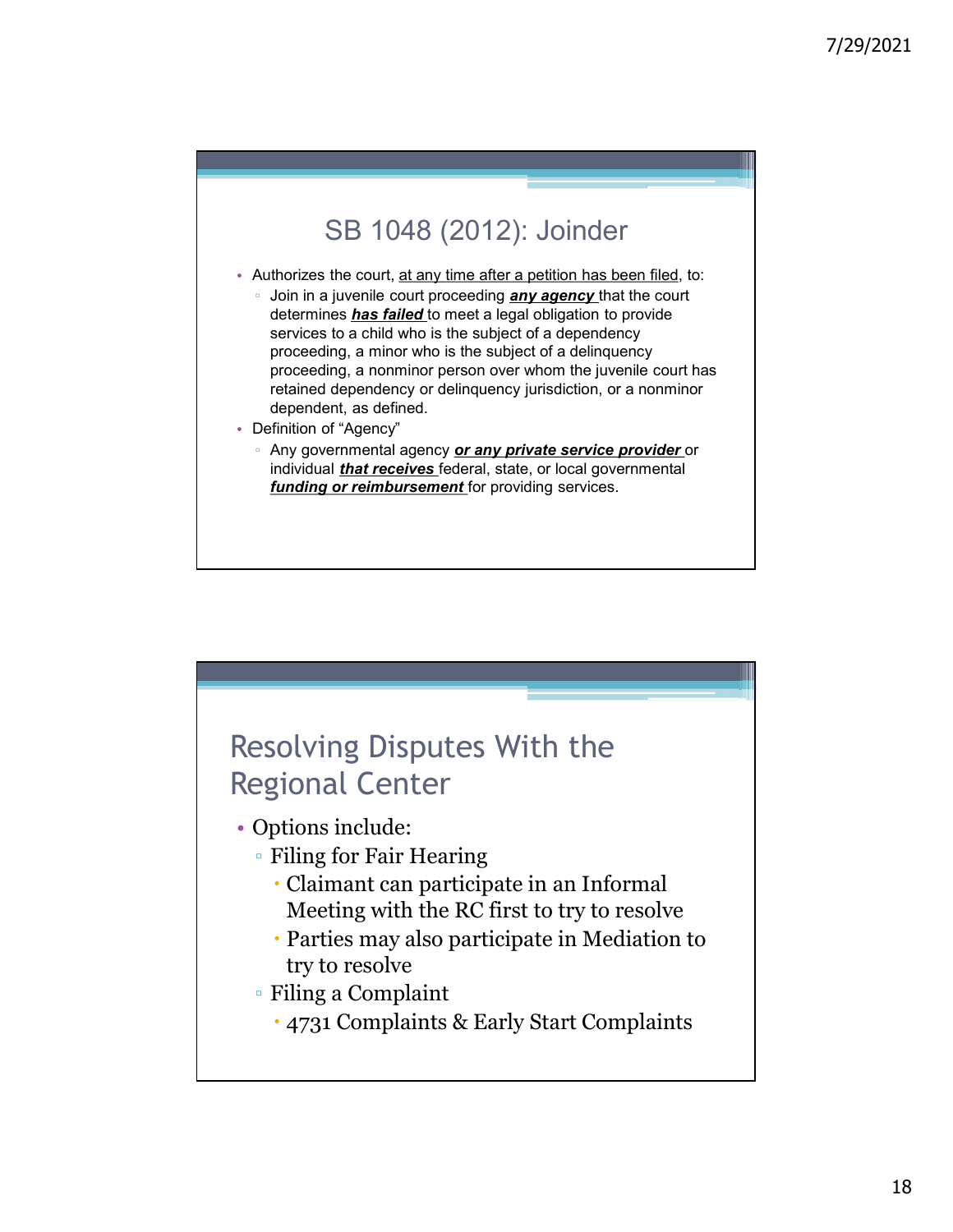## Important Timelines

- metrical distribution of the property of the property of the property of the property of the property of the property of the RC decides to deny, it has  $\frac{5}{5}$  working days to send a NOA advising the consumer of its deci include a service in the IPP after the request has been made. 7/2<br>
Important Timelines<br>
- RC has 15 calendar days to decide to whether to<br>
include a service in the IPP after the request has<br>
been made.<br>
- If the RC decides to deny, it has 5 working days to<br>
send a NOA advising the co 1729<br>
– RC has **15 calendar days** to decide to whether to<br>
include a service in the IPP after the request has<br>
been made.<br>
– If the RC decides to deny, it has **5 working days** to<br>
send a NOA advising the consumer of its de Important Timelines<br>
RC has 15 calendar days to decide to whether to<br>
nclude a service in the IPP after the request has<br>
been made.<br>
If the RC decides to deny, it has 5 working days to<br>
send a NOA advising the consumer of
- send a NOA advising the consumer of its decision.
- days before it changes the services in your IPP.
	- safety—in which case, NOA must be sent no later than 10 days after the change was made.

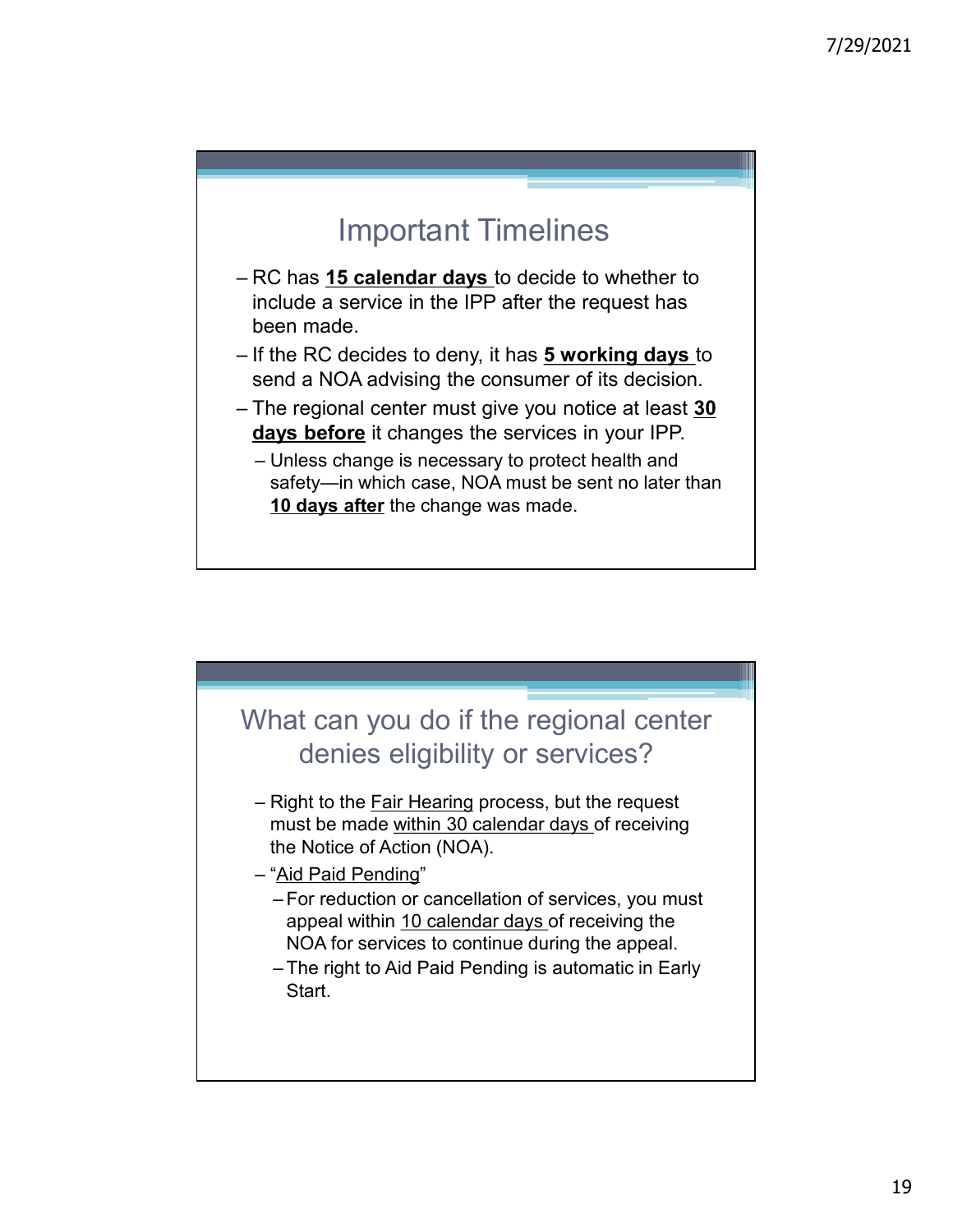# Fair Hearing

- Fair Hearing<br>
 Must take place within 50 days of hearing request unless<br>
 a delay is requested for good cause.<br>
 Decision must be issued win 80 days from filing request.<br>
 Tor Early Start hearings, decision must be iss a delay is requested for good cause.
- 
- 7/25<br>
Fair Hearing<br>
 Must take place within 50 days of hearing request unless<br>
a delay is requested for good cause.<br>
 Decision must be issued w/in 80 days from filing request.<br>
 For Early Start hearings, decision must b Fair Hearing<br>
– Must take place within 50 days of hearing request unless<br>
a delay is requested for good cause.<br>
– Decision must be issued win 80 days from filing request.<br>
– For Early Start hearings, decision must be issue 30 days of filing request. Fair Hearring<br>
– Must take place within 50 days of hearing request unless<br>
– a delay is requested for good cause.<br>
– Decision must be issued win 80 days from filing request.<br>
– For Early Start hearings, decision must be is Fair Hearing<br>
– Must take place within 50 days of hearing request unless<br>
a delay is requested for good cause.<br>
– Decision must be issued win 80 days from filing request.<br>
– For Early Start hearings, decision must be issue Fair Hearing<br>
— Must take place within 50 days of hearing request unless<br>
a delay is requested for good cause.<br>
— Decision must be issued win 80 days from filing request.<br>
— For Early Start hearings, decision must be issue
- send each other your exhibits and a list of witnesses.
- usually can submit written position statements afterward.
- the Office of Administrative Hearings.

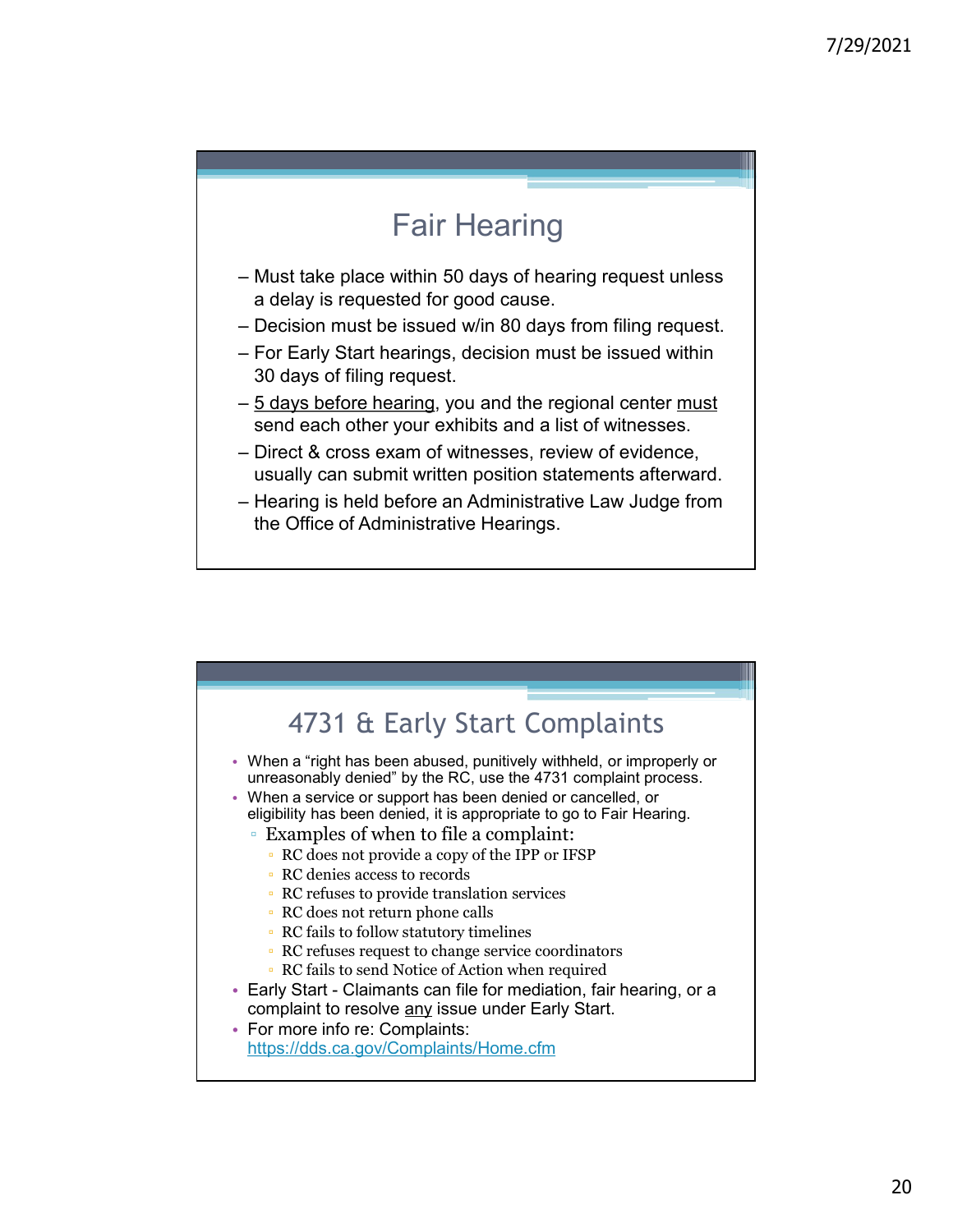# Dual Agency Rate

- 7/<br>
Dual Agency Rate<br>
 Statutory statewide rate for a dual agency child (in foster<br>
care or w/ "approved relatives" receiving ARC benefits;<br>
in Kin-GAP; in adoptive placement receiving AAP<br>
benefits, <u>and</u> RC eligible)<br>
 care or w/ "approved relatives" receiving ARC benefits; in Kin-GAP; in adoptive placement receiving AAP 7/29/2021<br>
DUal Agency Rate<br>
• Statutory statewide rate for a dual agency child (in foster<br>
care or w/ "approved relatives" receiving ARC benefits;<br>
in Kin-GAP; in adoptive placement receiving AAP<br>
benefits, and RC eligibl
- 
- Currently \$2,771 (children over three) & \$1,241 (children under three) per month
- Automatic annual COLAs applied
- "Presumptively eligible" children qualify–ACIN I-19-21
- Clarifying eligibility for "provisionally eligible" children

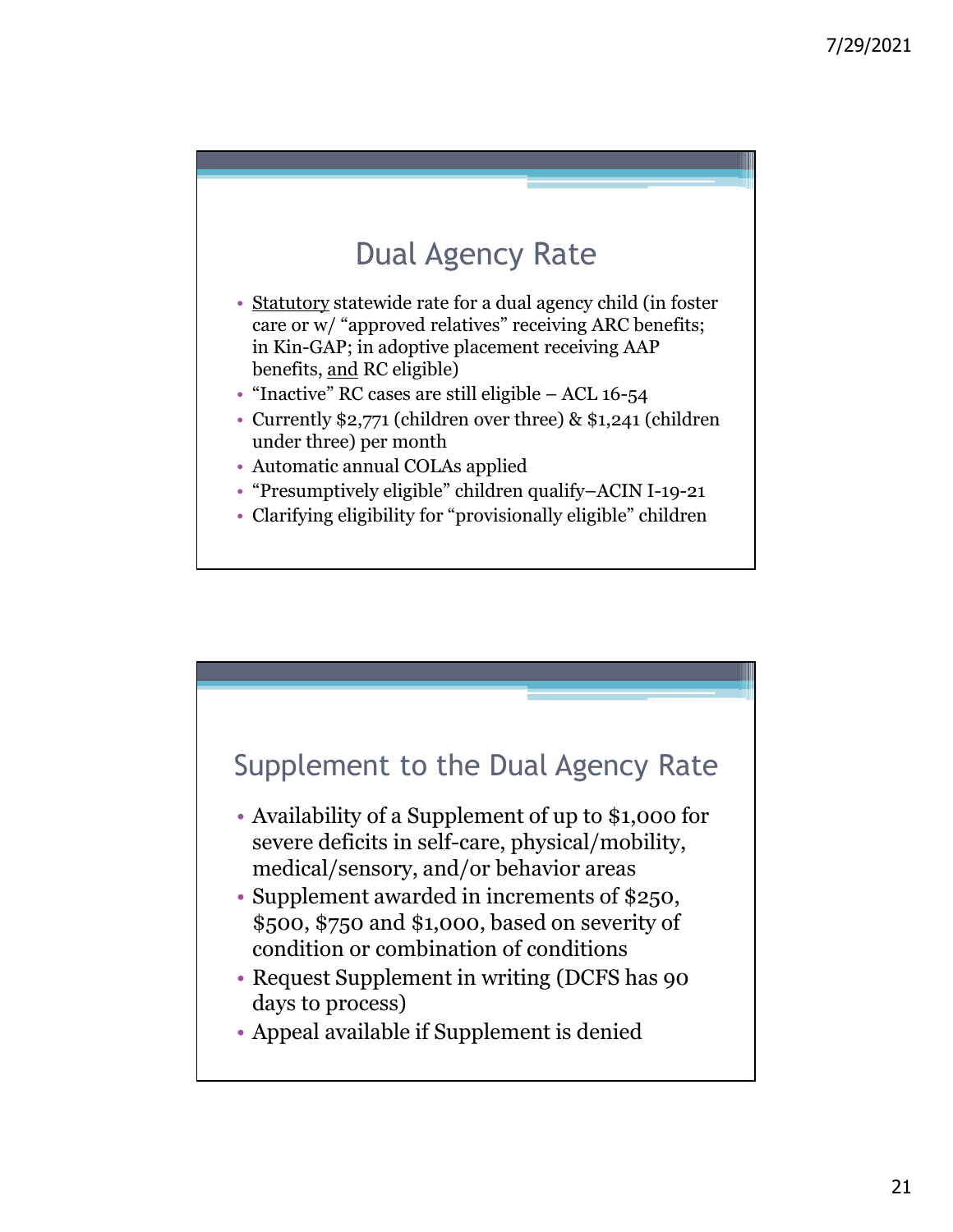# 7/29/2021<br>
Fair & Equal Access - Background<br>
Purchase of Services (POS)<br>
Per Capita Authorizations & Expenditures

- Purchase of Services (POS)
- Per Capita Authorizations & Expenditures
- Utilization Rates
- Deprivation Rates (Consumers with no POS)
- Inter-Regional Center Disparities
- Intra-Regional Center Disparities

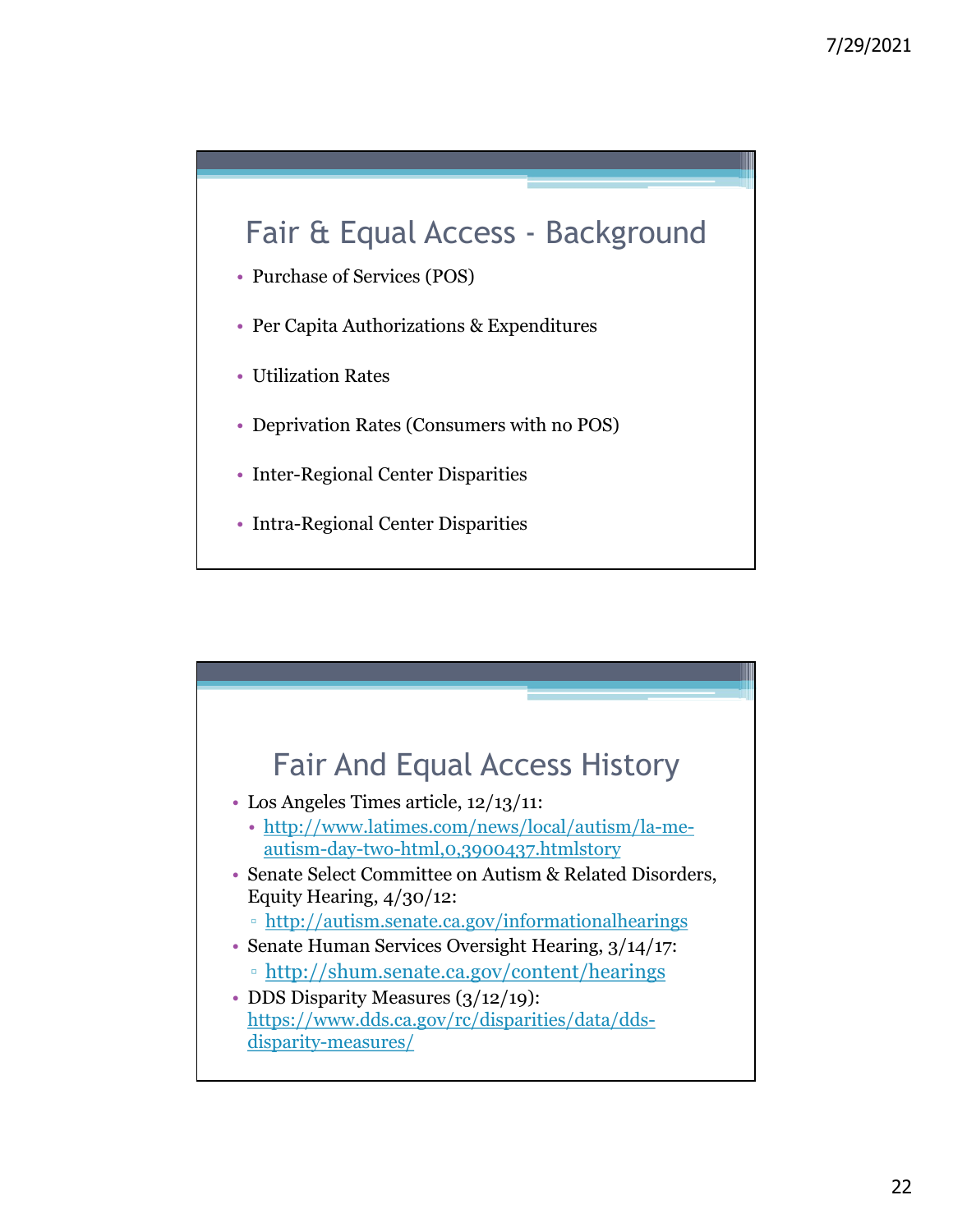### Key Legislative Efforts Since 2012

- AB 1472 (2012): Enacted WIC 4519.5 (disparities data collection)
- **SB 555** (2013): RCs must communicate w/ family in native language during planning process; family can request translated copy of plan.<br>• SB 1093 (2014): Greater transparency, accountability, data
- reporting, & participation by diverse communities; ILS changes.
- SB 82 (2015): RCs must provide translated copy of plan into **threshold** language w/in 45 days of request.
	- RC must track & report # of instances translated IPP was requested in **non-threshold** language if not provided within 60 days of request.
	- Contracts with RCs must now measure progress in reducing disparities and improving equity in purchase of services expenditures.

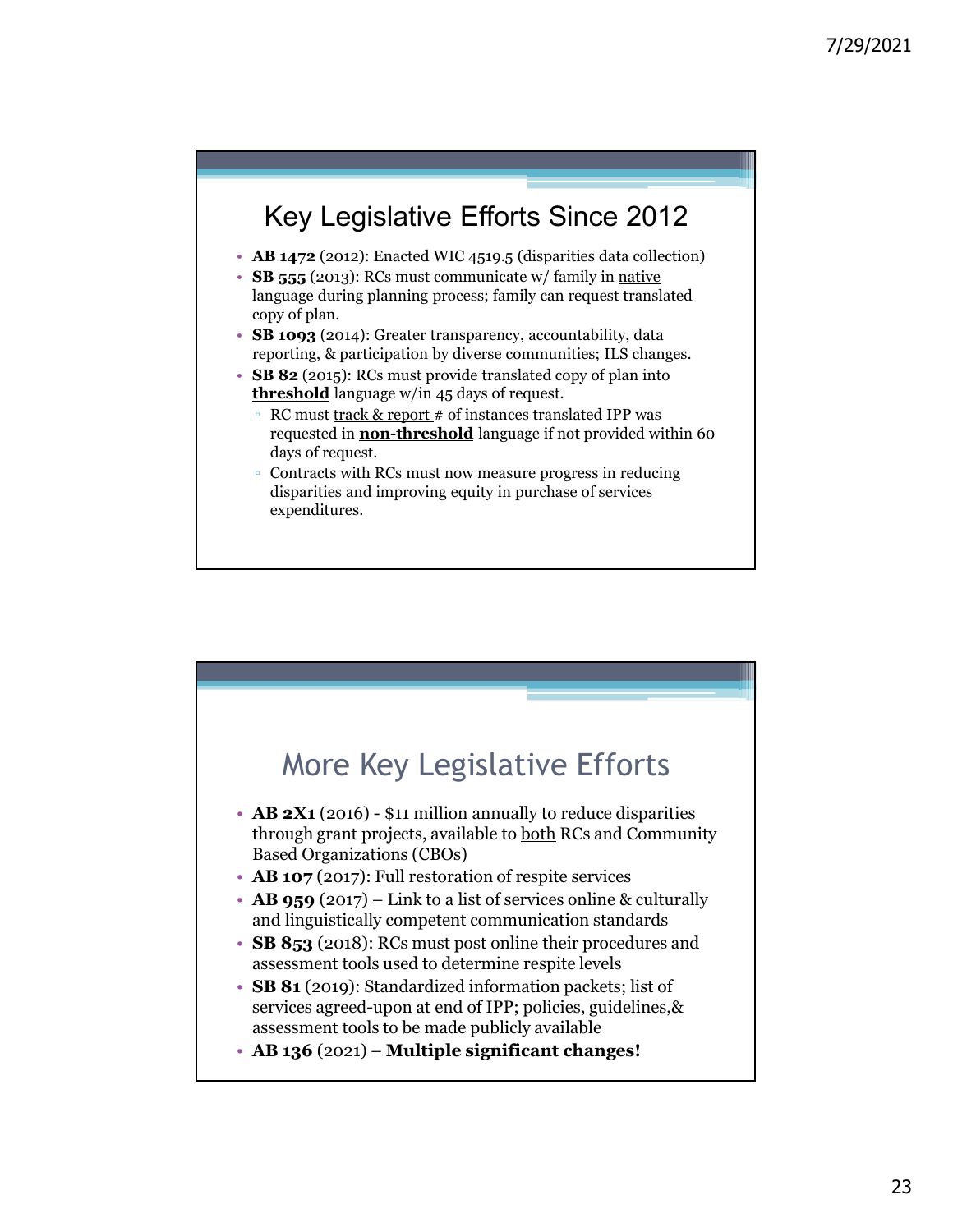

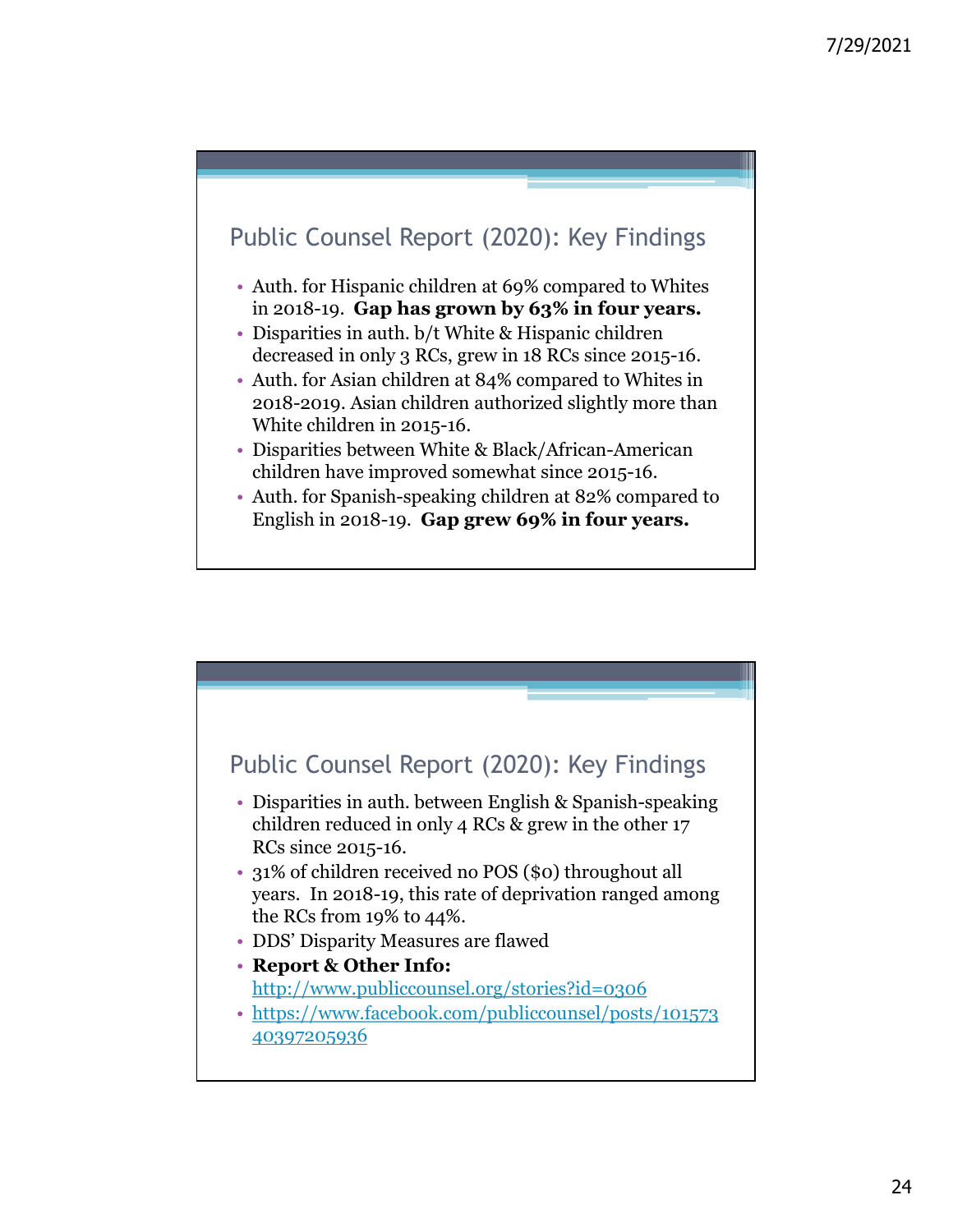

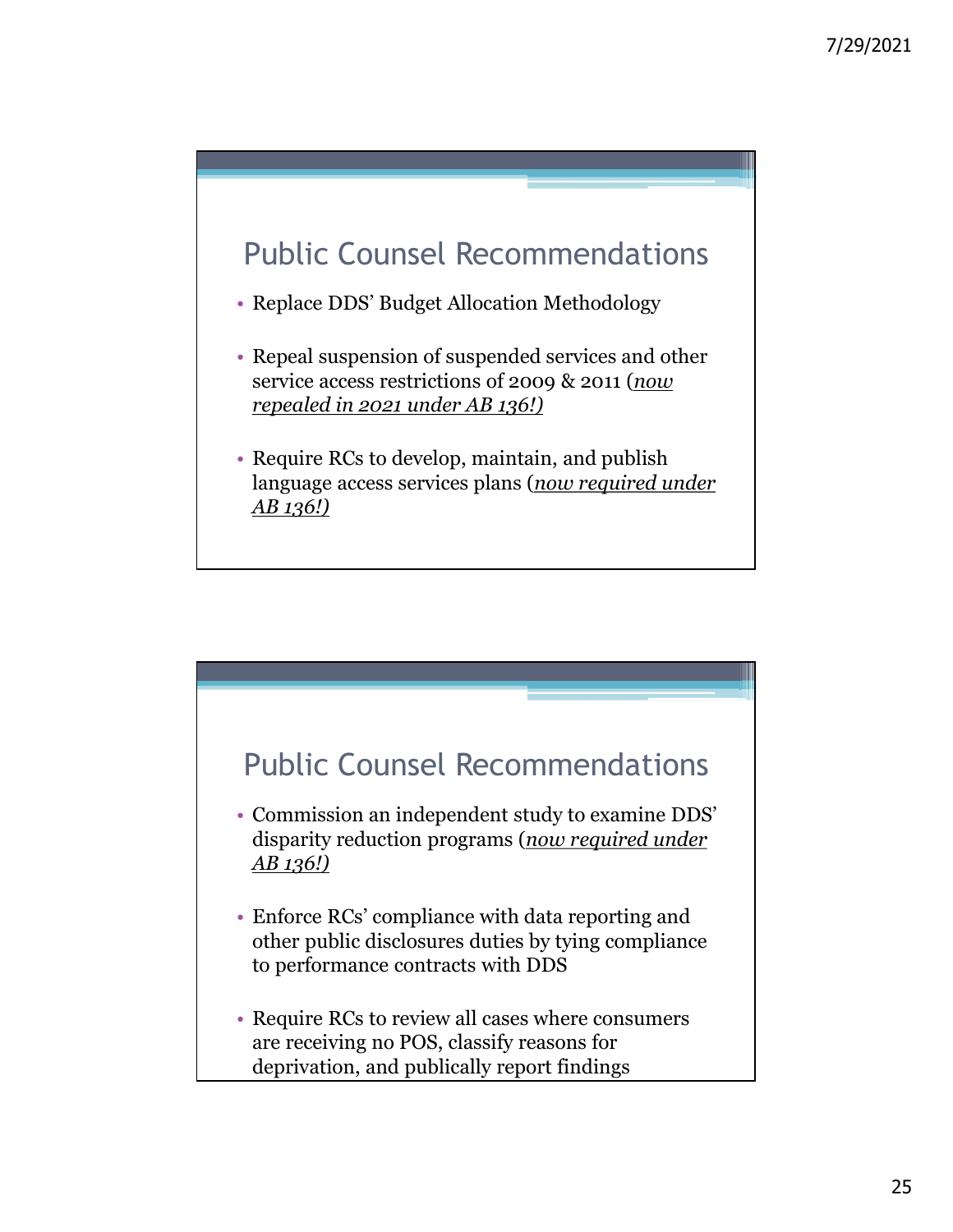